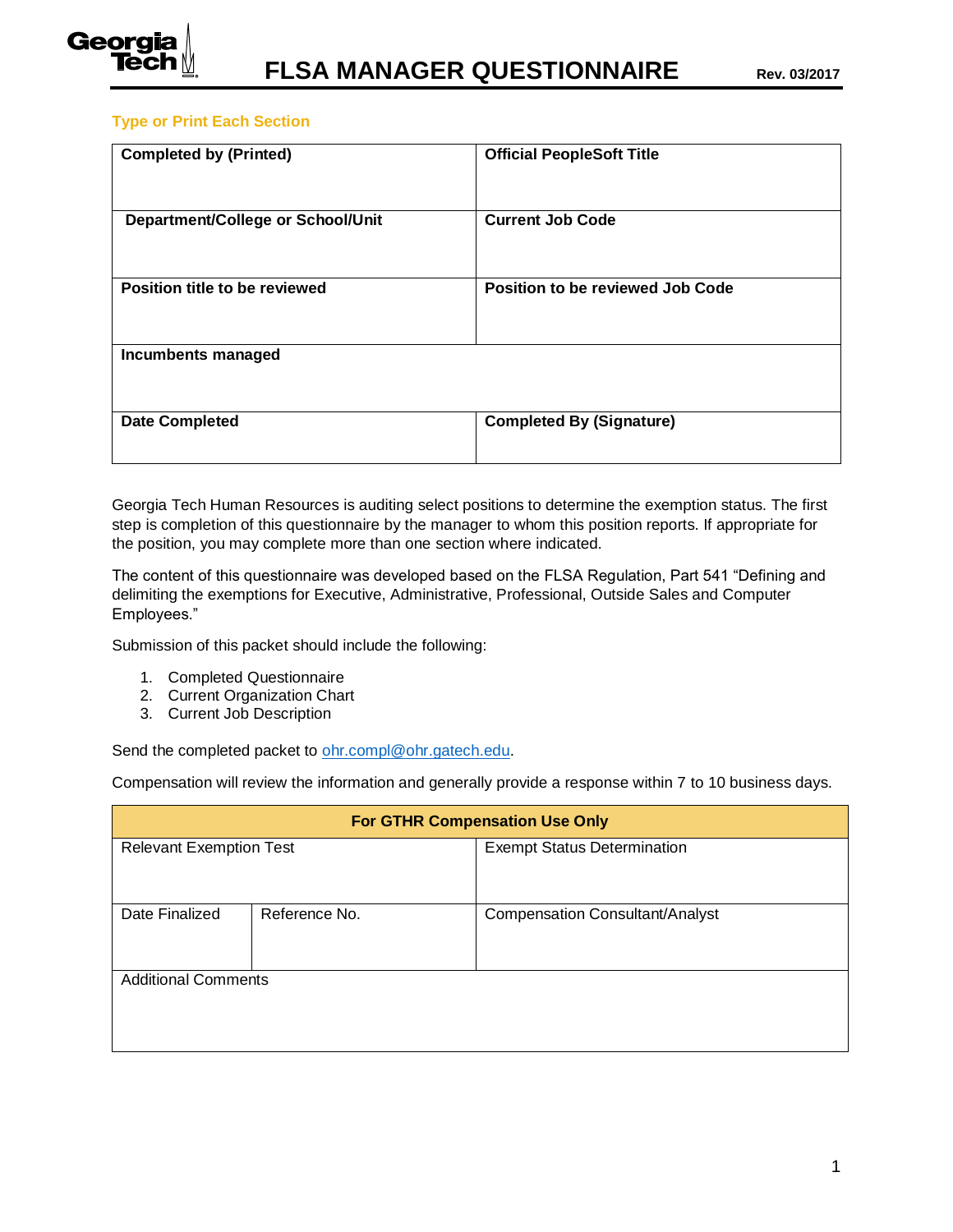

|              | <b>Job Purpose</b>                                                            |  |                                                                                         |        |                         |  |
|--------------|-------------------------------------------------------------------------------|--|-----------------------------------------------------------------------------------------|--------|-------------------------|--|
| 1.           | Give a brief summary of the primary duty of the job. Why does this job exist? |  |                                                                                         |        |                         |  |
|              |                                                                               |  |                                                                                         |        |                         |  |
|              |                                                                               |  |                                                                                         |        |                         |  |
|              |                                                                               |  |                                                                                         |        |                         |  |
|              |                                                                               |  |                                                                                         |        |                         |  |
|              |                                                                               |  |                                                                                         |        |                         |  |
|              |                                                                               |  |                                                                                         |        |                         |  |
| 2.           | Please check all that apply to the primary duty.                              |  |                                                                                         |        |                         |  |
| $\Box$       | Academic Advising                                                             |  | Finance                                                                                 | $\sim$ | Marketing               |  |
|              | Academic Counseling                                                           |  | <b>Government Relations</b>                                                             |        | Procurement             |  |
|              | Accounting                                                                    |  | Health and Safety                                                                       |        | <b>Public Relations</b> |  |
| ∟ l          | Advertising                                                                   |  | Human Resources                                                                         |        | Purchasing              |  |
|              | Auditing                                                                      |  | Insurance                                                                               |        | Research                |  |
| $\mathbf{I}$ | <b>Budgeting</b>                                                              |  | Internet and Database Admin                                                             |        | Tax                     |  |
|              | <b>Computer Network</b>                                                       |  | Invention                                                                               |        | Other                   |  |
|              | Creative/Artistic Endeavors □                                                 |  | <b>Labor Relations</b>                                                                  |        |                         |  |
| $\mathsf{L}$ | <b>Employee Benefits</b>                                                      |  | Legal and Regulatory Compliance                                                         |        |                         |  |
| 3.           |                                                                               |  | If Creative/Artistic Endeavors or Invention is selected above, please provide examples. |        |                         |  |
|              |                                                                               |  |                                                                                         |        |                         |  |
|              |                                                                               |  |                                                                                         |        |                         |  |
|              |                                                                               |  |                                                                                         |        |                         |  |
|              |                                                                               |  |                                                                                         |        |                         |  |
|              |                                                                               |  |                                                                                         |        |                         |  |
| 4.           |                                                                               |  | How does this position fit into your department's overall operation?                    |        |                         |  |
|              |                                                                               |  |                                                                                         |        |                         |  |
|              |                                                                               |  |                                                                                         |        |                         |  |
|              |                                                                               |  |                                                                                         |        |                         |  |
|              |                                                                               |  |                                                                                         |        |                         |  |
|              |                                                                               |  |                                                                                         |        |                         |  |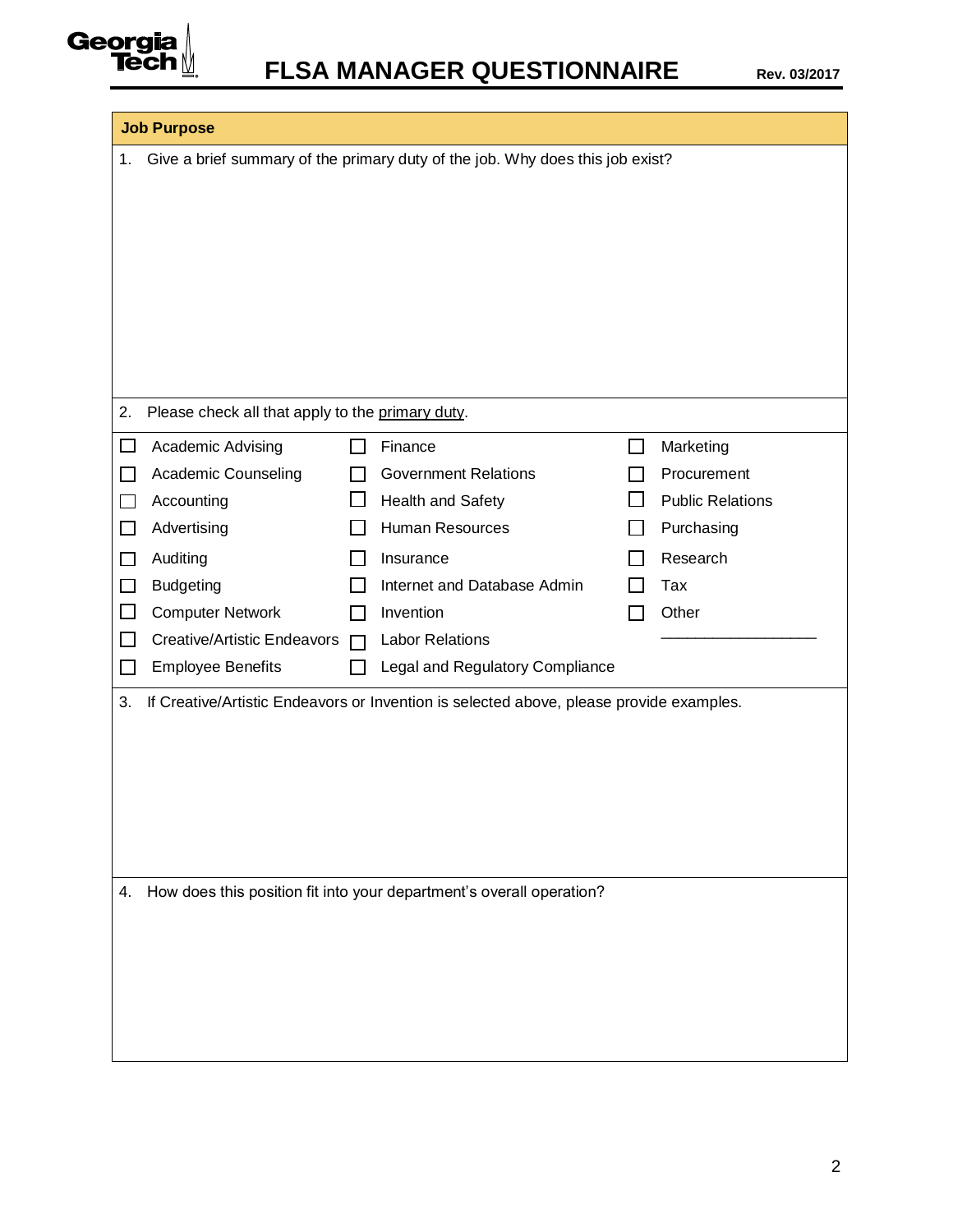

## **Supervision**

5. Which staff positions does this position regularly provide instruction for or direction to? Provide position numbers, job titles, and the current organizational chart.

6. Does this position perform the performance evaluation or provide input only?

## **Guidance**

7. Which written guidelines are used for this position?

8. Who reviews the work of this position?

9. Give examples of decisions made without approval or review.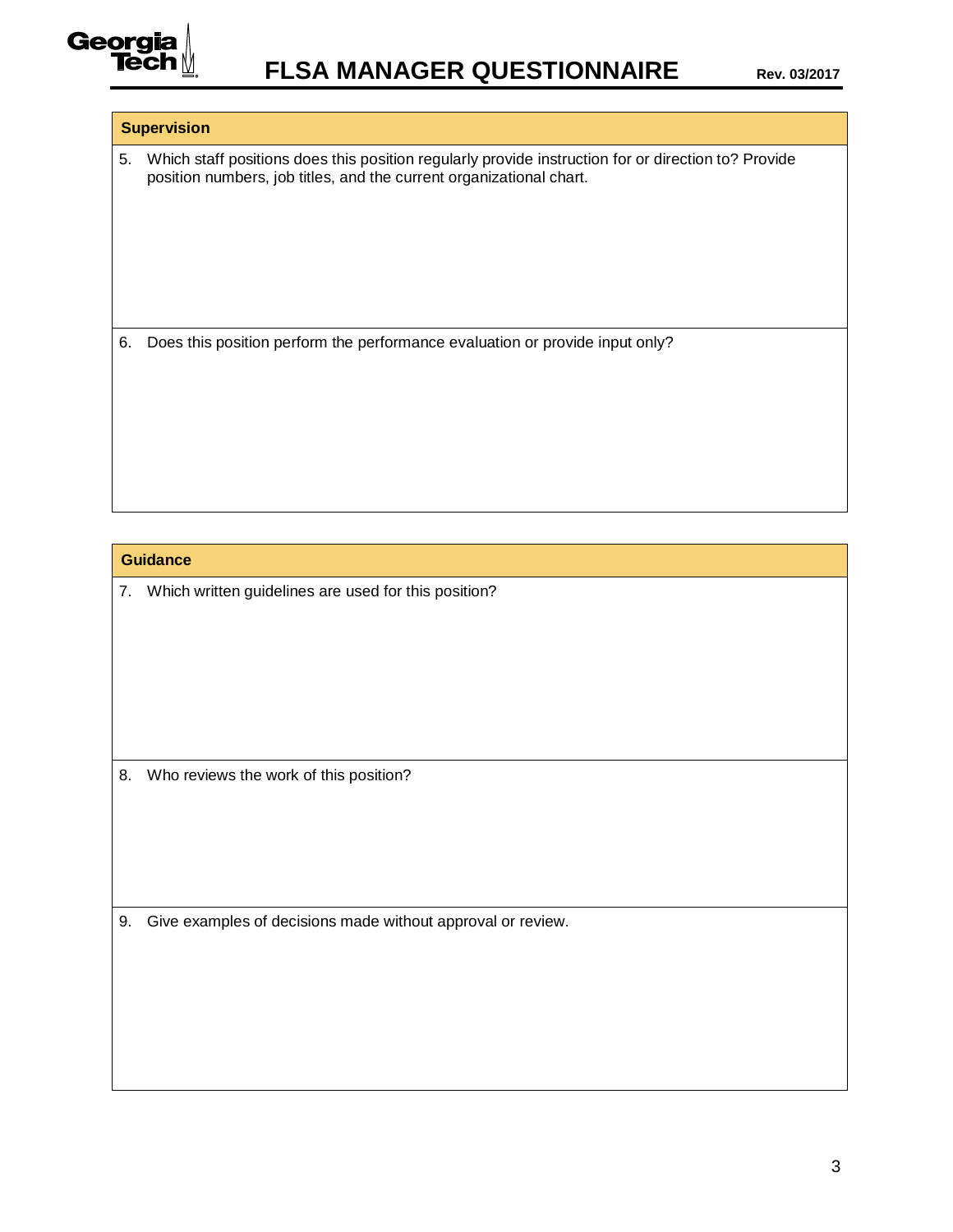

| <b>Responsibilities</b>                                                                                                                                                   |
|---------------------------------------------------------------------------------------------------------------------------------------------------------------------------|
| 10. Do the duties directly or indirectly include the development of departmental or Institute policy and<br>procedures? If so, give examples.<br>$\vert$ Yes<br><b>No</b> |
| 11. Describe the specific projects and assignments for which this position is responsible.                                                                                |
|                                                                                                                                                                           |
| 12. Describe the role this position plays in developing strategic plans.                                                                                                  |
|                                                                                                                                                                           |
| 13. Does this position provide consultation or expert advice to management (Y/N)? If yes, provide<br>examples.                                                            |
| Yes<br>No                                                                                                                                                                 |
|                                                                                                                                                                           |
| 14. Provide examples of decisions and problems this position solves consistently.                                                                                         |
|                                                                                                                                                                           |